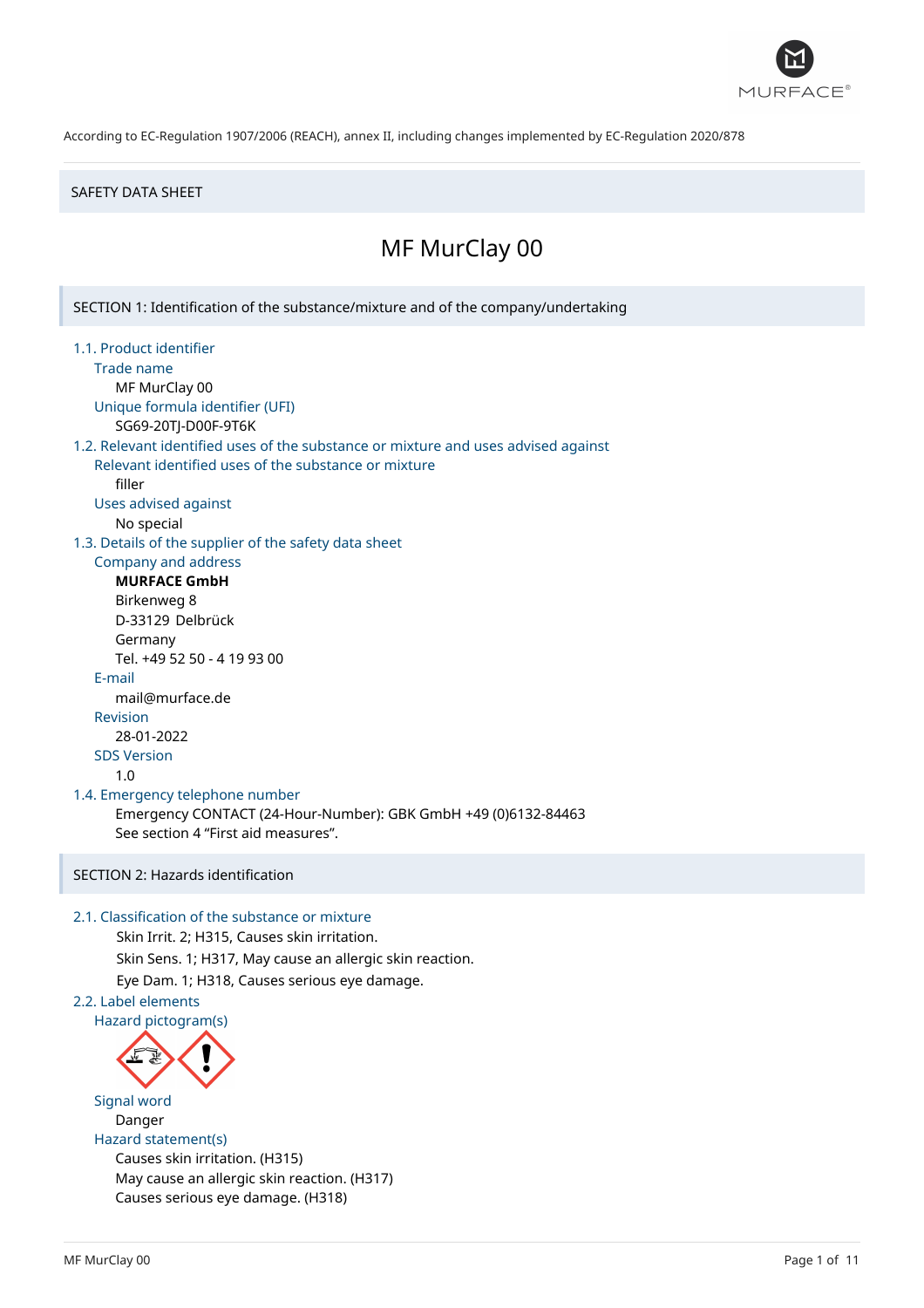

Safety statement(s) General

#### Prevention

-

- Wear eye protection/protective gloves/protective clothing. (P280)
- Avoid breathing dust. (P261)
- Contaminated work clothing should not be allowed out of the workplace. (P272)

#### Response

IF IN EYES: Rinse cautiously with water for several minutes. Remove contact lenses, if present and easy to do. Continue rinsing. (P305+P351+P338)

Immediately call a POISON CENTER/doctor. (P310)

#### **Storage** -

#### Disposal

Dispose of contents/container to an approved waste disposal plant. (P501)

#### Hazardous substances Calcium dihydroxide

Portland Cement

#### 2.3. Other hazards

Additional labelling

## Not applicable

Additional warnings

This mixture/product does not contain any substances considered to meet the criteria classifying them as PBT and/or vPvB.

SECTION 3: Composition/information on ingredients

## 3.2. Mixtures

| Product/substance      | Identifiers                                                      | % w/w          | Classification                                                                           | <b>Note</b> |
|------------------------|------------------------------------------------------------------|----------------|------------------------------------------------------------------------------------------|-------------|
| <b>Portland Cement</b> | CAS No.: 65997-15-1<br>EC No.: 266-043-4<br>REACH:<br>Index No.: | $>= 0.1 - 5\%$ | Skin Irrit. 2, H315<br>Skin Sens. 1B, H317<br>Eye Dam. 1, H318<br><b>STOT SE 3, H335</b> |             |
| Calcium dihydroxide    | CAS No.: 1305-62-0<br>EC No.: 215-137-3<br>REACH:<br>Index No.:  | $>= 0.1 - 5\%$ | Skin Irrit. 2, H315<br>Eye Dam. 1, H318<br><b>STOT SE 3, H335</b>                        | $[1]$       |

-----

See full text of H-phrases in section 16. Occupational exposure limits are listed in section 8, if these are available. Other information

[1] European occupational exposure limit

#### SECTION 4: First aid measures

## 4.1. Description of first aid measures

#### General information

In the case of accident: Contact a doctor or casualty department – take the label or this safety data sheet.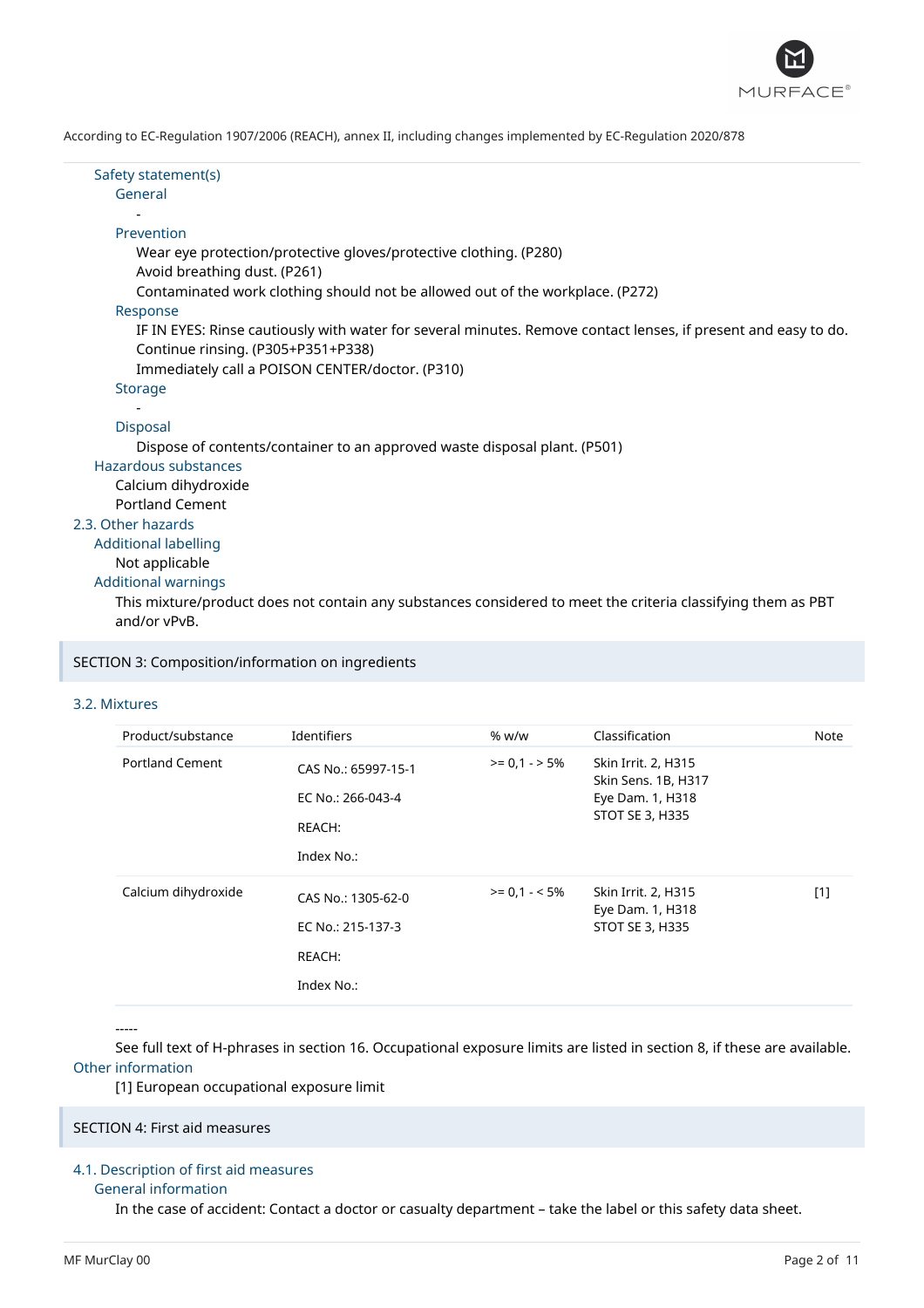

Contact a doctor if in doubt about the injured person's condition or if the symptoms persist. Never give an unconscious person water or other drink.

#### Inhalation

Upon breathing difficulties or irritation of the respiratory tract: Bring the person into fresh air and stay with him/her.

### Skin contact

IF ON SKIN: Wash with plenty of water and soap.

Remove contaminated clothing and shoes. Ensure to wash exposed skin thoroughly with water and soap. DO NOT use solvents or thinners.

If skin irritation occurs: Get medical advice/attention.

#### Eye contact

Upon irritation of the eye: Remove contact lenses. Flush eyes with plenty of water or salt water (20-30°C) for at least 15 minutes and continue until irritation stops. Make sure you flush under the upper and lower eyelids. Seek medical assistance immediately and continue flushing during transport.

#### Ingestion

Provide plenty of water for the person to drink and stay with him/her. In case of malaise, seek medical advice immediately and bring the safety data sheet or label from the product. Do not induce vomiting, unless recommended by the doctor. Have the victim lean forward with head down to avoid inhalation of- or choking on vomited material.

#### Burns

Not applicable

#### 4.2. Most important symptoms and effects, both acute and delayed

Sensitisation: This product contains substances, which may trigger allergic reaction upon dermal contact. Manifestation of allergic reactions typically takes place within 12-72 hours after exposure.

Irritation effects: This product contains substances, which may cause irritation upon exposure to skin, eyes or lungs. Exposure may result in an increased absorption potential of other hazardous substances at the area of exposure.

#### 4.3. Indication of any immediate medical attention and special treatment needed

IF exposed or concerned:

Get immediate medical advice/attention.

If skin irritation or rash occurs: Get medical advice/attention.

#### Information to medics

Bring this safety data sheet or the label from this product.

#### SECTION 5: Firefighting measures

#### 5.1. Extinguishing media

Suitable extinguishing media: Alcohol-resistant foam, carbon dioxide, powder, water mist. Unsuitable extinguishing media: Waterjets should not be used, since they can spread the fire.

#### 5.2. Special hazards arising from the substance or mixture

Fire will result in dense smoke. Exposure to combustion products may harm your health. Closed containers, which are exposed to fire, should be cooled with water. Do not allow fire-extinguishing water to enter the sewage system and nearby surface waters.

#### 5.3. Advice for firefighters

Wear self-contained breathing apparatus and protective clothing to prevent contact. Upon direct exposure contact The National Poisons Information Service (dial 111, 24 h service) in order to obtain further advice.

#### SECTION 6: Accidental release measures

## 6.1. Personal precautions, protective equipment and emergency procedures

Avoid direct contact with spilled substances.

## 6.2. Environmental precautions

Avoid discharge to lakes, streams, sewers, etc.

6.3. Methods and material for containment and cleaning up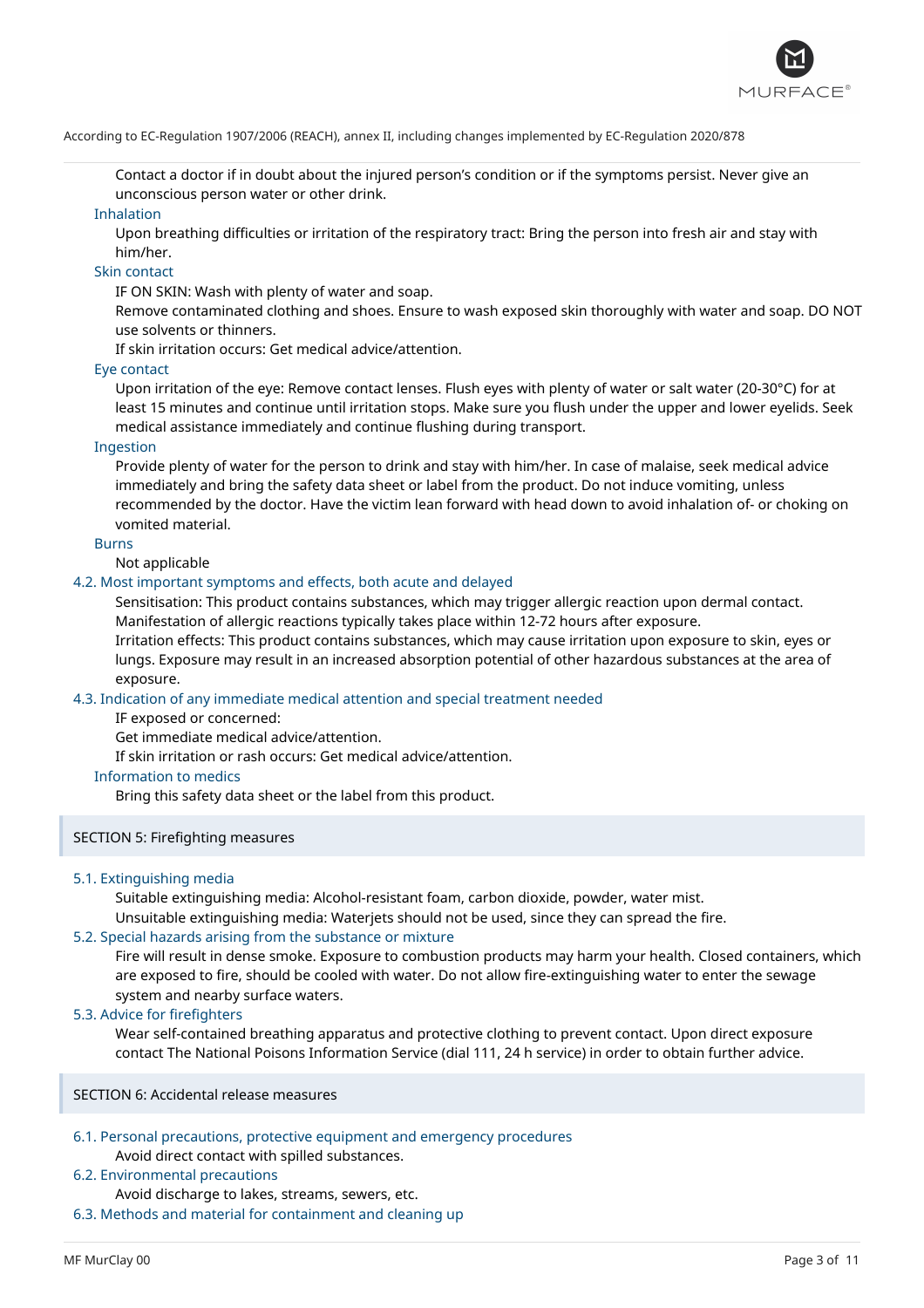

Collect spills carefully. Moist the material with water in order to prevent the formation and propagation of dust. To the extent possible cleaning is performed with normal cleaning agents. Avoid use of solvents.

#### 6.4. Reference to other sections

See section 13 on "Disposal considerations" in regard of handling of waste. See section 8 "Exposure controls/personal protection" for protective measures.

SECTION 7: Handling and storage

#### 7.1. Precautions for safe handling

Avoid direct contact with the product.

Smoking, drinking and consumption of food is not allowed in the work area.

See section 8 "Exposure controls/personal protection" for information on personal protection.

#### 7.2. Conditions for safe storage, including any incompatibilities

Containers that have been opened must be carefully resealed and kept upright to prevent leakage. Powder trickling out onto the floor or onto other containers must be prevented.

#### Recommended storage material

Keep only in original packaging.

Storage temperature

Room temperature 18 to 23°C (Storage on stock, 3 to 8°C)

#### Incompatible materials

Strong acids, strong bases, strong oxidizing agents, and strong reducing agents.

#### 7.3. Specific end use(s)

This product should only be used for applications quoted in section 1.2

#### SECTION 8: Exposure controls/personal protection

#### 8.1. Control parameters

 $\overline{a}$ 

 $\overline{a}$ 

Portland Cement Long term exposure limit (8 hours) (mg/m<sup>3</sup>): 10(inhalable)/4(respirable)

Calcium dihydroxide

Long term exposure limit (8 hours) (mg/m<sup>3</sup>): 5(inhalable)/1(respirable) Short term exposure limit (15 minutes) (mg/m<sup>3</sup>): 4(respirable)

The Control of Substances Hazardous to Health Regulations 2002. SI 2002/2677 The Stationery Office 2002. EH40/2005 Workplace exposure limits (Fourth Edition 2020).

#### DNEL

No data available

## PNEC

| Product/substance<br><b>PNEC</b><br>Route of exposure<br>Duration of Exposure | Calcium dihydroxide<br>0,0035 mg/kg<br>Soil            |
|-------------------------------------------------------------------------------|--------------------------------------------------------|
| Product/substance<br><b>PNEC</b><br>Route of exposure<br>Duration of Exposure | Calcium dihydroxide<br>0,0067<br>Marine water sediment |
| Product/substance<br><b>PNEC</b>                                              | Calcium dihydroxide<br>$0,067$ mg/kg                   |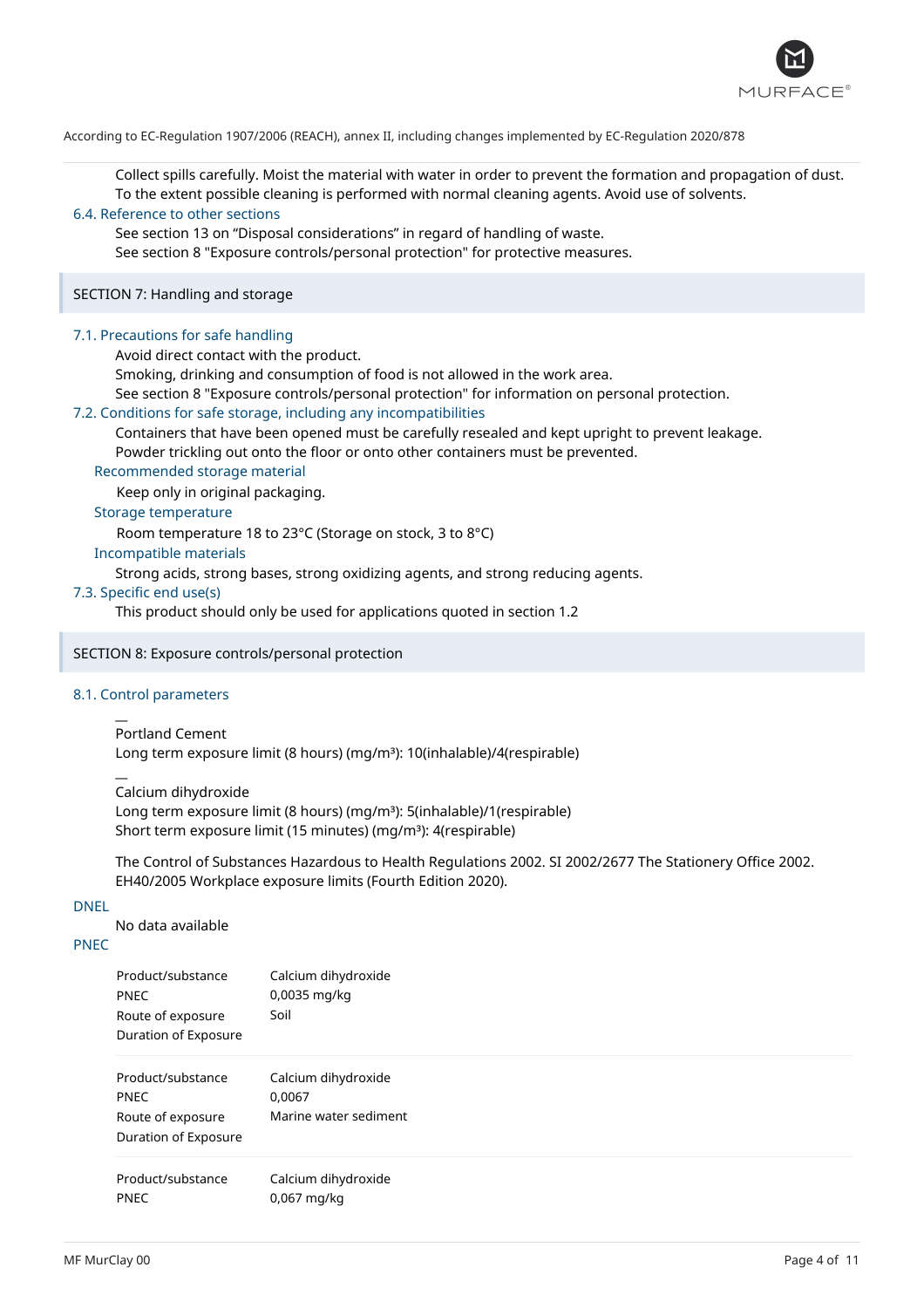

| Route of exposure<br>Duration of Exposure                                     | Freshwater sediment                                |
|-------------------------------------------------------------------------------|----------------------------------------------------|
| Product/substance<br><b>PNEC</b><br>Route of exposure<br>Duration of Exposure | Calcium dihydroxide<br>0,0016 mg/L<br>Marine water |
| Product/substance<br><b>PNEC</b><br>Route of exposure<br>Duration of Exposure | Calcium dihydroxide<br>$0,016$ mg/L<br>Freshwater  |

#### 8.2. Exposure controls

Compliance with the given occupational exposure limits values should be controlled on a regular basis. General recommendations

Smoking, drinking and consumption of food is not allowed in the work area.

### Exposure scenarios

There are no exposure scenarios implemented for this product.

#### Exposure limits

Professional users are subjected to the legally set maximum concentrations for occupational exposure. See occupational hygiene limit values above.

### Appropriate technical measures

Airborne gas and dust concentrations must be kept at a minimum and below current limit values (see above). Installation of a local exhaust system if normal air flow in the work room is not sufficient is recommended. Ensure emergency eyewash and -showers are clearly marked.

#### Hygiene measures

Take off contaminated clothing and wash it before reuse.

#### Measures to avoid environmental exposure

#### No specific requirements

#### Individual protection measures, such as personal protective equipment

#### **Generally**

Use only CE marked protective equipment.

#### No specific requirements

#### Respiratory Equipment

| Type | Class          | Colour | Standards    |    |
|------|----------------|--------|--------------|----|
| S/SL | P <sub>1</sub> | White  | <b>EN149</b> | 53 |

#### Skin protection

| Recommended                                 | Type/Category | <b>Standards</b> |  |
|---------------------------------------------|---------------|------------------|--|
| Dedicated work clothing -<br>should be worn |               | -                |  |

#### Hand protection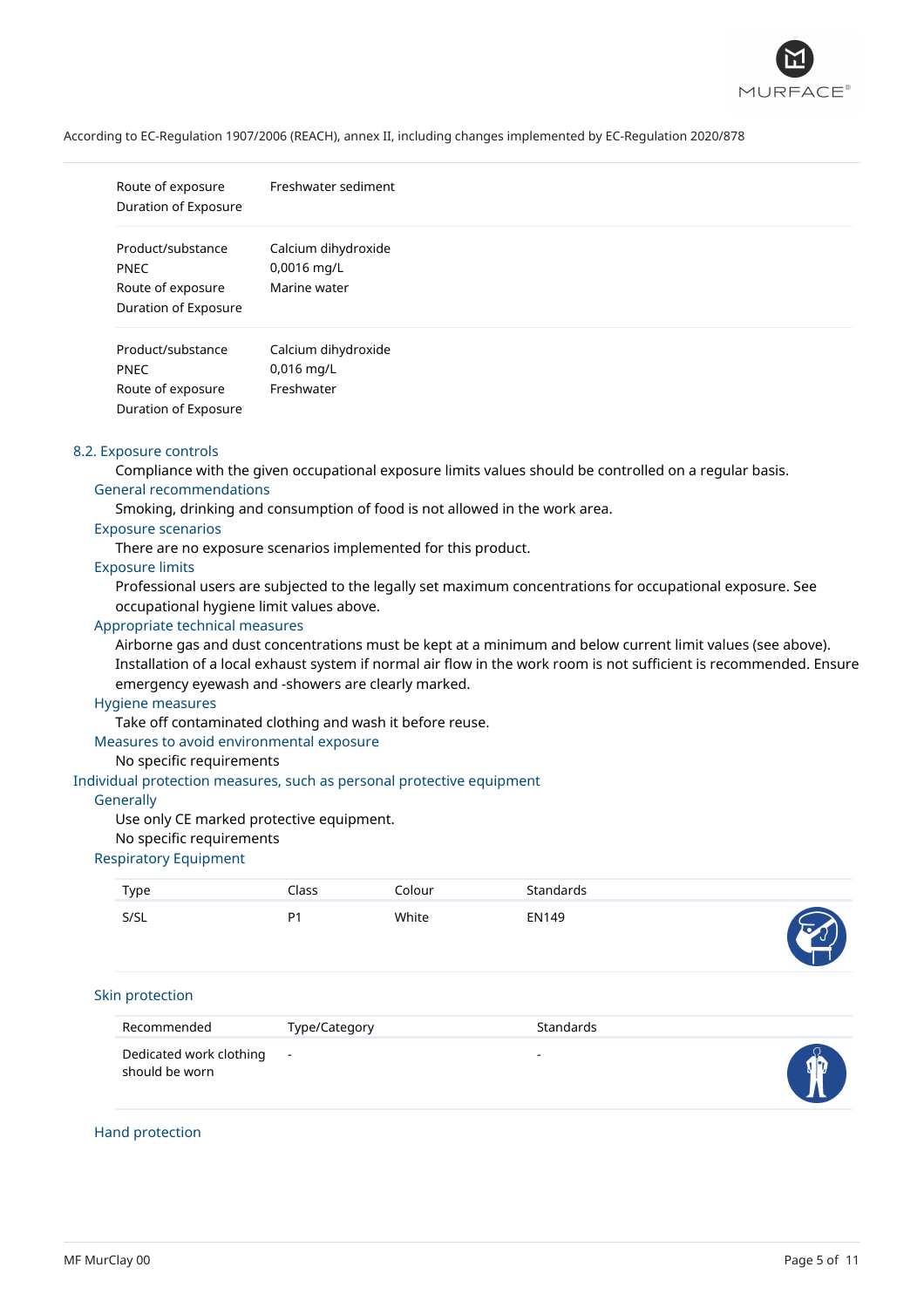

| Material                                                                                                                                                                                                                                                                                                                                                                                                                                                                                                                                                                  | Glove thickness (mm)                                                                                                                                                                                                                                    | Breakthrough time (min.) | Standards |  |
|---------------------------------------------------------------------------------------------------------------------------------------------------------------------------------------------------------------------------------------------------------------------------------------------------------------------------------------------------------------------------------------------------------------------------------------------------------------------------------------------------------------------------------------------------------------------------|---------------------------------------------------------------------------------------------------------------------------------------------------------------------------------------------------------------------------------------------------------|--------------------------|-----------|--|
| Nitrile                                                                                                                                                                                                                                                                                                                                                                                                                                                                                                                                                                   | $0,11-0,14$                                                                                                                                                                                                                                             |                          | EN374-2   |  |
| Eye protection                                                                                                                                                                                                                                                                                                                                                                                                                                                                                                                                                            |                                                                                                                                                                                                                                                         |                          |           |  |
| Type                                                                                                                                                                                                                                                                                                                                                                                                                                                                                                                                                                      | Standards                                                                                                                                                                                                                                               |                          |           |  |
| Safety glasses                                                                                                                                                                                                                                                                                                                                                                                                                                                                                                                                                            | <b>EN166</b>                                                                                                                                                                                                                                            |                          |           |  |
| SECTION 9: Physical and chemical properties                                                                                                                                                                                                                                                                                                                                                                                                                                                                                                                               |                                                                                                                                                                                                                                                         |                          |           |  |
| Physical state<br>Powder<br>Colour<br>White<br>Odour / Odour threshold<br>None<br>pH<br>12<br>Density (g/cm <sup>3</sup> )<br>2.2 (20 $°C$ )<br>Kinematic viscosity<br>Does not apply to solids.<br>Particle characteristics<br>Phase changes<br>Melting point/Freezing point (°C)<br>Not applicable - risk of decomposition<br>Does not apply to solids.<br>Boiling point (°C)<br>Does not apply to solids.<br>Vapour pressure<br>Relative vapour density<br>Does not apply to solids.<br>Decomposition temperature (°C)<br>550 °C<br>Data on fire and explosion hazards | 9.1. Information on basic physical and chemical properties<br>Testing not relevant or not possible due to nature of the product.<br>Softening point/range (waxes and pastes) (°C)<br>Testing not relevant or not possible due to nature of the product. |                          |           |  |
| Flash point (°C)<br>Does not apply to solids.<br>Ignition (°C)                                                                                                                                                                                                                                                                                                                                                                                                                                                                                                            |                                                                                                                                                                                                                                                         |                          |           |  |
| Auto flammability (°C)<br>Lower and upper explosion limit (% v/v)<br>Does not apply to solids.                                                                                                                                                                                                                                                                                                                                                                                                                                                                            | Testing not relevant or not possible due to nature of the product.<br>Testing not relevant or not possible due to nature of the product.                                                                                                                |                          |           |  |
| Solubility                                                                                                                                                                                                                                                                                                                                                                                                                                                                                                                                                                |                                                                                                                                                                                                                                                         |                          |           |  |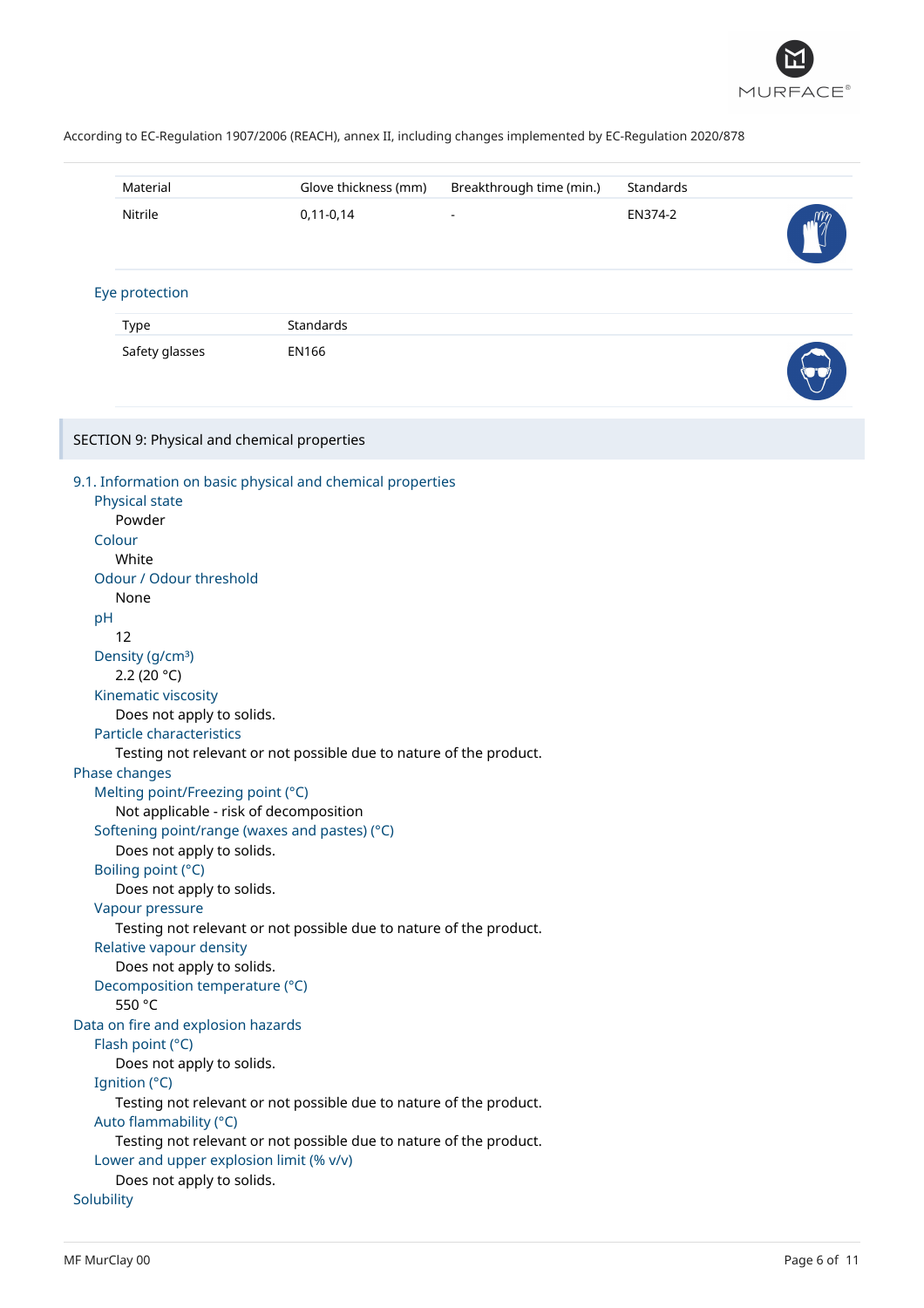

| Solubility in water<br>Soluble<br>n-octanol/water coefficient<br>Testing not relevant or not possible due to nature of the product.<br>Solubility in fat (g/L)<br>Testing not relevant or not possible due to nature of the product.<br>9.2. Other information<br>Other physical and chemical parameters<br>No data available                                                                                                                                                                                                                                                                                                                                                                                                                                                                                                                                                                                                                                                                                                                         |  |
|-------------------------------------------------------------------------------------------------------------------------------------------------------------------------------------------------------------------------------------------------------------------------------------------------------------------------------------------------------------------------------------------------------------------------------------------------------------------------------------------------------------------------------------------------------------------------------------------------------------------------------------------------------------------------------------------------------------------------------------------------------------------------------------------------------------------------------------------------------------------------------------------------------------------------------------------------------------------------------------------------------------------------------------------------------|--|
| SECTION 10: Stability and reactivity                                                                                                                                                                                                                                                                                                                                                                                                                                                                                                                                                                                                                                                                                                                                                                                                                                                                                                                                                                                                                  |  |
| 10.1. Reactivity<br>No data available<br>10.2. Chemical stability<br>The product is stable under the conditions, noted in section 7 "Handling and storage".<br>10.3. Possibility of hazardous reactions<br>No special<br>10.4. Conditions to avoid<br>No special<br>10.5. Incompatible materials<br>Strong acids, strong bases, strong oxidizing agents, and strong reducing agents.<br>10.6. Hazardous decomposition products<br>The product is not degraded when used as specified in section 1.                                                                                                                                                                                                                                                                                                                                                                                                                                                                                                                                                    |  |
| SECTION 11: Toxicological information                                                                                                                                                                                                                                                                                                                                                                                                                                                                                                                                                                                                                                                                                                                                                                                                                                                                                                                                                                                                                 |  |
| 11.1. Information on hazard classes as defined in Regulation (EC) No 1272/2008<br><b>Acute toxicity</b><br>Based on available data, the classification criteria are not met.<br>Skin corrosion/irritation<br>Causes skin irritation.<br>Serious eye damage/irritation<br>Causes serious eye damage.<br>Respiratory sensitisation<br>Based on available data, the classification criteria are not met.<br>Skin sensitisation<br>May cause an allergic skin reaction.<br>Germ cell mutagenicity<br>Based on available data, the classification criteria are not met.<br>Carcinogenicity<br>Based on available data, the classification criteria are not met.<br>Reproductive toxicity<br>Based on available data, the classification criteria are not met.<br>STOT-single exposure<br>Based on available data, the classification criteria are not met.<br>STOT-repeated exposure<br>Based on available data, the classification criteria are not met.<br><b>Aspiration hazard</b><br>Based on available data, the classification criteria are not met. |  |
| 11.2. Information on other hazards                                                                                                                                                                                                                                                                                                                                                                                                                                                                                                                                                                                                                                                                                                                                                                                                                                                                                                                                                                                                                    |  |

### Long term effects

Irritation effects: This product contains substances, which may cause irritation upon exposure to skin, eyes or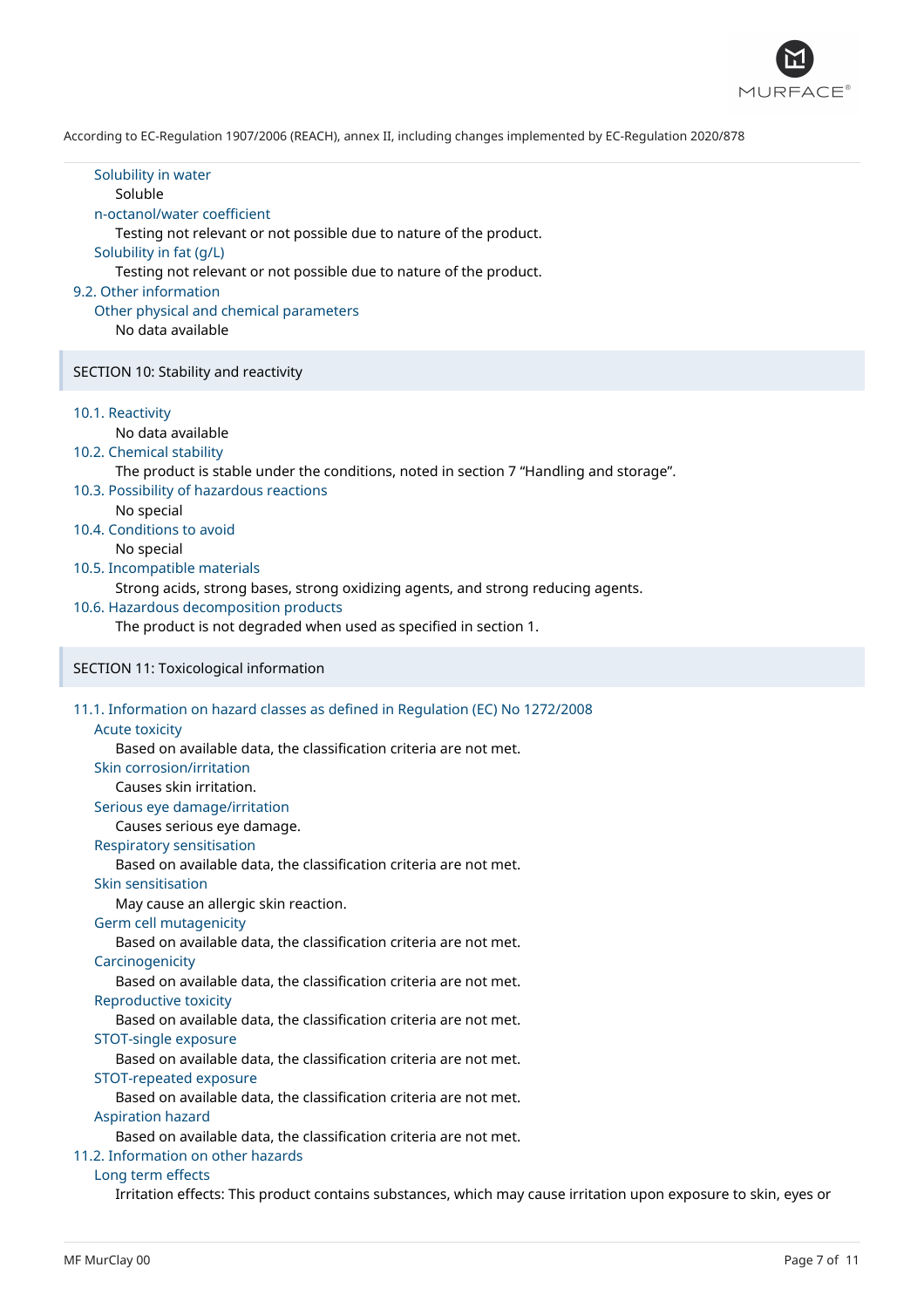

lungs. Exposure may result in an increased absorption potential of other hazardous substances at the area of exposure.

Endocrine disrupting properties No special Other information No special

### SECTION 12: Ecological information

### 12.1. Toxicity

| Product/substance<br>Test method | Calcium dihydroxide |  |
|----------------------------------|---------------------|--|
| Species                          | Fish                |  |
| Compartment                      |                     |  |
| Duration                         | 28 days             |  |
| Test                             | <b>NOEC</b>         |  |
| Result                           | 0,16 mg/L           |  |
| Other information                |                     |  |
| Product/substance<br>Test method | Calcium dihydroxide |  |
| Species                          | Algae               |  |
| Compartment                      |                     |  |
| Duration                         | 72 hours            |  |
| Test                             | <b>LC50</b>         |  |
| Result                           | 12,7 mg/L           |  |
| Other information                |                     |  |
|                                  |                     |  |
| Product/substance                | Calcium dihydroxide |  |
| Test method                      |                     |  |
| Species                          | Daphnia             |  |
| Compartment                      |                     |  |
| Duration                         | 48 hours            |  |
| Test                             | <b>EC50</b>         |  |
| Result                           | 12,6 mg/L           |  |
| Other information                |                     |  |
| Product/substance                | Calcium dihydroxide |  |
| Test method                      |                     |  |
| Species                          | Daphnia             |  |
| Compartment                      |                     |  |
| Duration                         | 21 days             |  |
| Test                             | <b>NOEC</b>         |  |
| Result                           | 0,317 mg/L          |  |
| Other information                |                     |  |

## 12.3. Bioaccumulative potential

No data available

## 12.4. Mobility in soil

No data available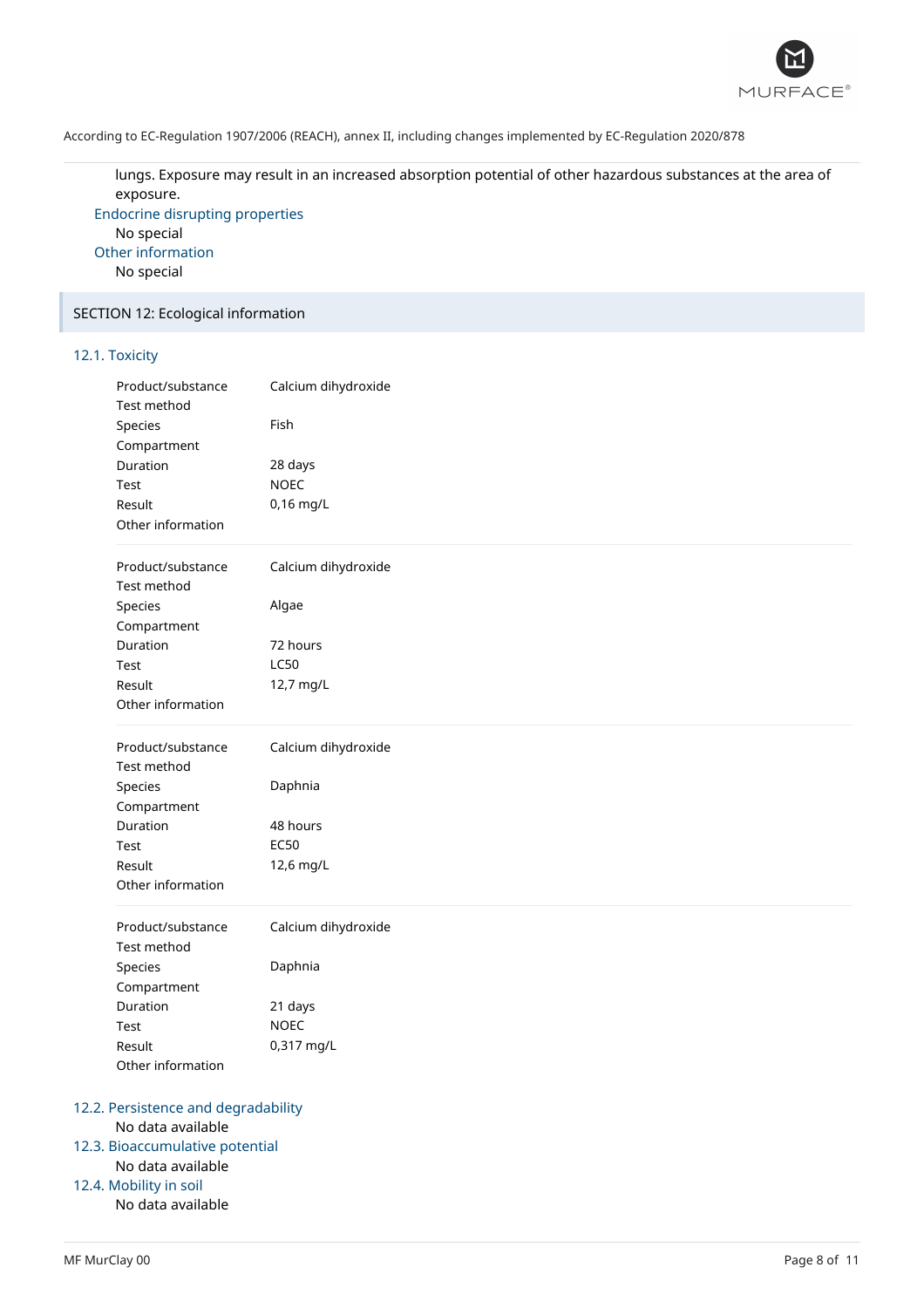

#### 12.5. Results of PBT and vPvB assessment

This mixture/product does not contain any substances considered to meet the criteria classifying them as PBT and/or vPvB.

- 12.6. Endocrine disrupting properties No special
- 12.7. Other adverse effects

No special

SECTION 13: Disposal considerations

#### 13.1. Waste treatment methods

Product is covered by the regulations on hazardous waste. HP 4 - Irritant (skin irritation and eye damage)

Dispose of contents/container to an approved waste disposal plant.

Regulation (EU) No 1357/2014 of 18 December 2014 on waste.

#### EWC code

08 01 11\* Waste paint and varnish containing organic solvents or other dangerous substances

Specific labelling

Not applicable

## Contaminated packing

Packaging containing residues of the product must be disposed of similarly to the product.

SECTION 14: Transport information

#### 14.1. - 14.4.

Not dangerous goods according to ADR, IATA and IMDG.

ADR/RID

Not applicable

IMDG

Not applicable

MARINE POLLUTANT No

IATA

Not applicable

14.5. Environmental hazards

Not applicable

14.6. Special precautions for user Not applicable

14.7. Maritime transport in bulk according to IMO instruments No data available

#### SECTION 15: Regulatory information

## 15.1. Safety, health and environmental regulations/legislation specific for the substance or mixture

Restrictions for application Restricted to professional users. People under the age of 18 shall not be exposed to this product. Demands for specific education No specific requirements SEVESO - Categories / dangerous substances Not applicable Additional information Not applicable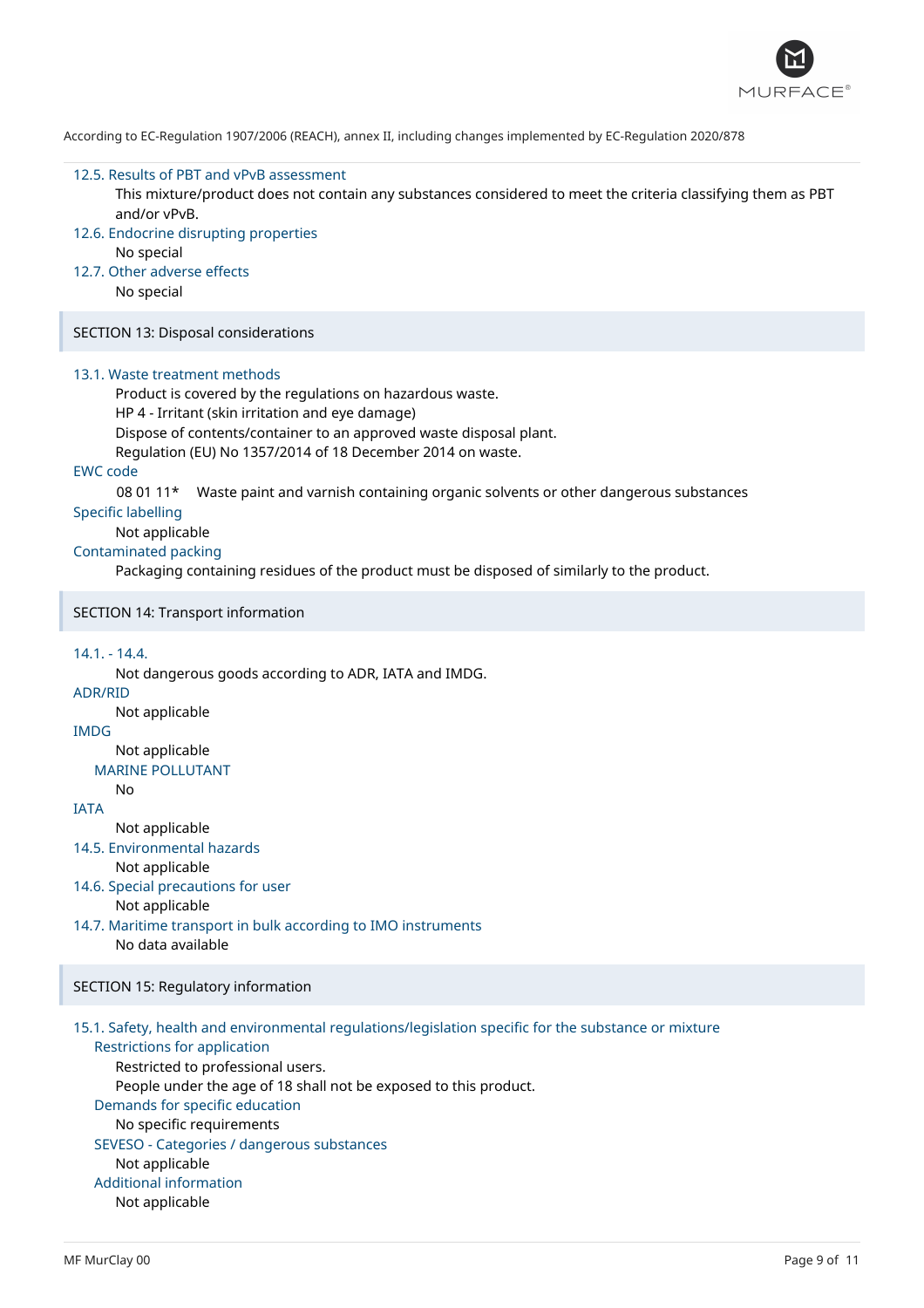

#### Sources

The Management of Health and Safety at Work Regulations 1999 Regulation (EU) No 1357/2014 of 18 December 2014 on waste. CLP Regulation (EC) No 1272/2008, as retained and amended in UK law. EC-Regulation 1907/2006 (REACH), as amended by UK REACH Regulations SI 2019/758

#### 15.2. Chemical safety assessment

No

#### SECTION 16: Other information

#### Full text of H-phrases as mentioned in section 3

H315, Causes skin irritation.

H317, May cause an allergic skin reaction.

H318, Causes serious eye damage.

H335, May cause respiratory irritation.

## Abbreviations and acronyms

ADN = European Provisions concerning the International Carriage of Dangerous Goods by Inland Waterway

- ADR = The European Agreement concerning the International Carriage of Dangerous Goods by Road
- ATE = Acute Toxicity Estimate

BCF = Bioconcentration Factor

CAS = Chemical Abstracts Service

CE = Conformité Européenne

CLP = Classification, Labelling and Packaging Regulation [Regulation (EC) No. 1272/2008]

CSA = Chemical Safety Assessment

CSR = Chemical Safety Report

DMEL = Derived Minimal Effect Level

DNEL = Derived No Effect Level

EINECS = European Inventory of Existing Commercial chemical Substances

ES = Exposure Scenario

EUH statement = CLP-specific Hazard statement

EWC = European Waste Catalogue

GHS = Globally Harmonized System of Classification and Labelling of Chemicals

IARC = International Agency for Research on Cancer (IARC)

IATA = International Air Transport Association

IBC = Intermediate Bulk Container

IMDG = International Maritime Dangerous Goods

LogPow = logarithm of the octanol/water partition coefficient

MARPOL = International Convention for the Prevention of Pollution From Ships, 1973 as modified by the Protocol

of 1978. ("Marpol" = marine pollution)

OECD = Organisation for Economic Co-operation and Development

PBT = Persistent, Bioaccumulative and Toxic

PNEC = Predicted No Effect Concentration

RID = The Regulations concerning the International Carriage of Dangerous Goods by Rail

RRN = REACH Registration Number

SCL = A specific concentration limit.

SVHC = Substances of Very High Concern

STOT-RE = Specific Target Organ Toxicity - Repeated Exposure

STOT-SE = Specific Target Organ Toxicity - Single Exposure

TWA = Time weighted average

UN = United Nations

UVCB = Complex hydrocarbon substance

VOC = Volatile Organic Compound

vPvB = Very Persistent and Very Bioaccumulative

Additional information